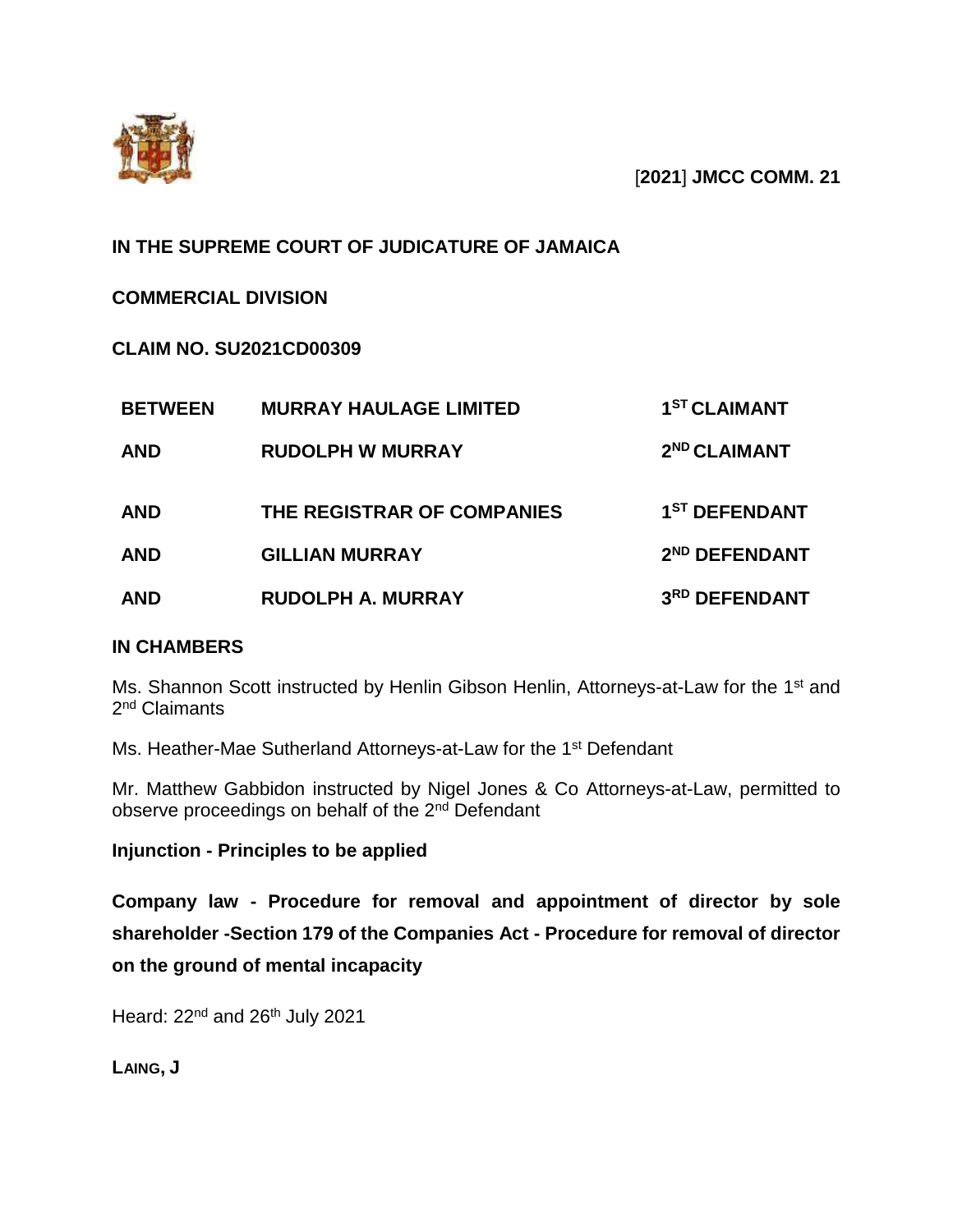#### **Background**

- [1] The 1<sup>st</sup> Claimant is a limited liability company incorporated under the laws of Jamaica ("the Company"). The 2<sup>nd</sup> Claimant Mr. Rudolph W Murray ("Mr. Murray") subscribed for one hundred shares of the Company and on incorporation he was the sole director. He asserts, and the unchallenged evidence is that he is still the sole shareholder of the Company.
- [2] The 2<sup>nd</sup> Defendant ("Ms. Murray"), is the daughter of Mr. Murray and the 3<sup>rd</sup> Defendant is his son. A Notice of Appointment of/Change of Company Secretary (Form 20 Notice) was filed with the Registrar indicating that Ms. Murray was appointed the Secretary of the Company on  $6<sup>th</sup>$  May 2019 replacing Mr. Norman Westley who had been the Company's secretary since its incorporation. A Notice of Appointment of/Change of Director (Form 23 Notice) dated 28<sup>th</sup> April 2020 shows that as at that date Ms. Murray was also appointed a director of the Company.
- **[3]** Ms. Murray filed a Form 20 Notice dated 15<sup>th</sup> February 2021 which indicated that she ceased to hold office as Company Secretary on 14<sup>th</sup> February 2021 and that Ms. Brittany Murray was appointed to that post effective 15<sup>th</sup> February 2021.
- [4] Ms. Murray also filed a Form 23 Notice dated 15<sup>th</sup> February 2021 which indicated that Mr. Murray ceased to hold office as a director on  $15<sup>th</sup>$  February 2021 ("the Removal Notice").
- **[5]** Mr. Murray now alleges that the Removal Notice was invalid and that his removal was without his knowledge and was unlawful. He asserts that on becoming aware of the Removal Notice, in his capacity as sole shareholder of the Company he convened an Extra-Ordinary General Meeting. The purpose of the meeting was achieved which was to regularize his appointment as a director and to replace the company secretary. Accordingly, on his instructions, a Form 23 Notice was filed on 23rd February 2021 indicating the removal of Ms. Murray and a Form 20 Notice filed indicating the removal of Ms. Gillian. Both these notices were rejected by the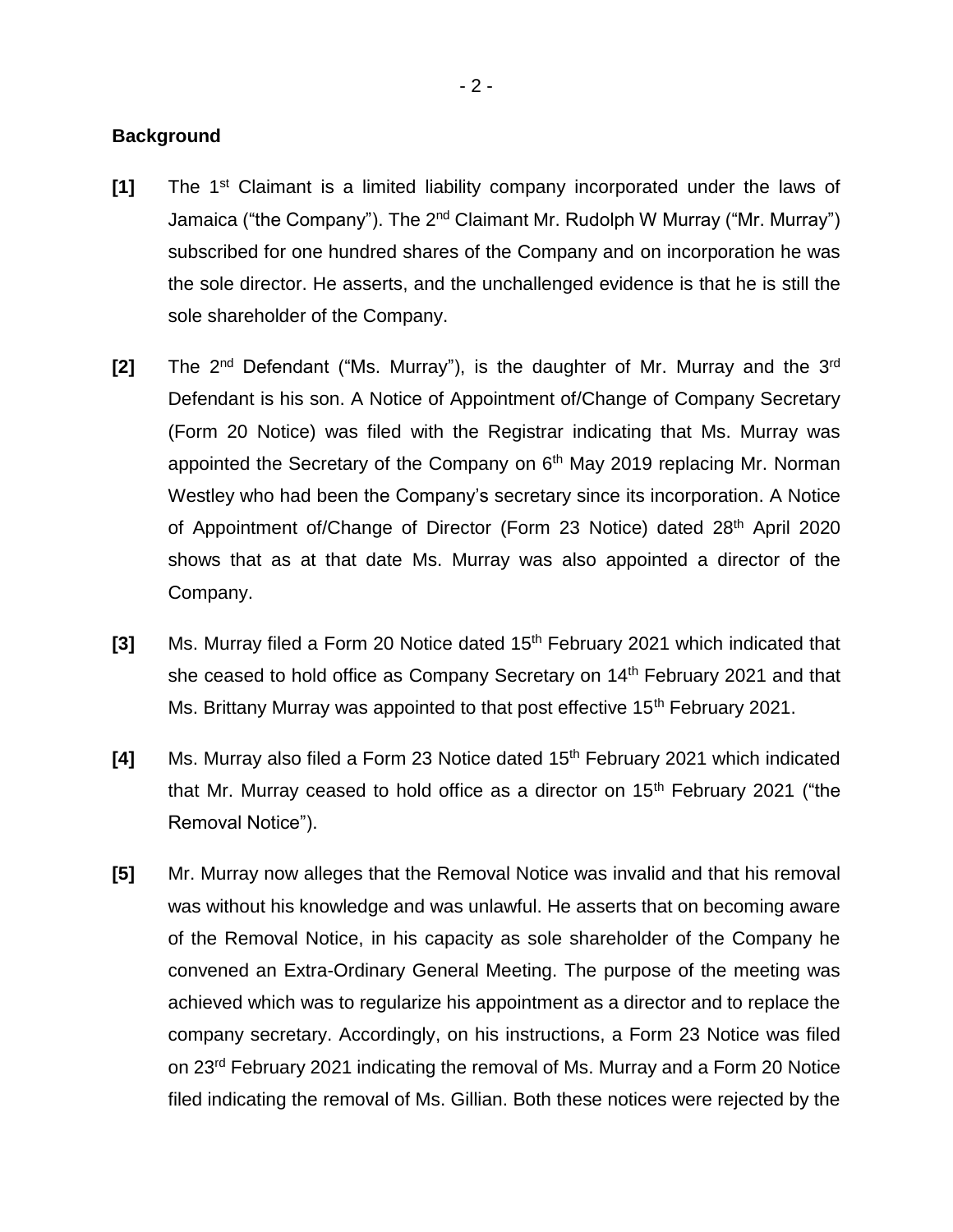Registrar on the ground that Mr. Murray was not then a director of the Company and was not authorised to sign the notices.

- **[6]** On 3rd March 2021 Mr. Murray filed a Form 23 Notice of the removal of Ms. Murray and a Form 5. A Form 5 is a general Notice to the Registrar. The Form 5 was rejected on the basis that the Tax Registration Number ("TRN") was incorrect and the resolution to which it referred was not attached. The Form 23 was rejected by the Registrar because the TRN was incorrect. It was also rejected based on the Registrar's position that Mr. Murray was still not authorized to sign these notices on behalf of the Company.
- **[7]** The Form 5 was resubmitted on 18<sup>th</sup> March 2021. It was rejected on the basis that appropriate Forms 23 and 20 needed to be filed to reflect the information contained therein and that a statutory declaration was also needed in support. On 18<sup>th</sup> March 2021 a Form 20 Notice signed by Mr. Murray was filed which indicated that Ms. Brittany Murray was removed as company secretary and Ms. Shari Beckford appointed.
- **[8]** An employee of the Registrar indicated in an email to Mr. Murray's Attorneys-at-Law dated  $31^{st}$  May 2021, that the Form 20 Notice filed  $18^{th}$  March 2021 was erroneously accepted for registration and reliance on it would be in contravention of the Companies Act. It was indicated that as a consequence of that error, the appointment of Shari Beckford as Company Secretary was not properly authenticated. Accordingly, that Form 20 Notice of her appointment could not be relied upon to authenticate the Form 23 Notice effecting registration of any change in the officers of the Company. It was on the basis that the Form 23 Notice filed on behalf of the Company and signed by Ms. Shari Beckford, which gave notice of the removal of Ms. Murray and the appoint of Mr. Murray could not be accepted for registration.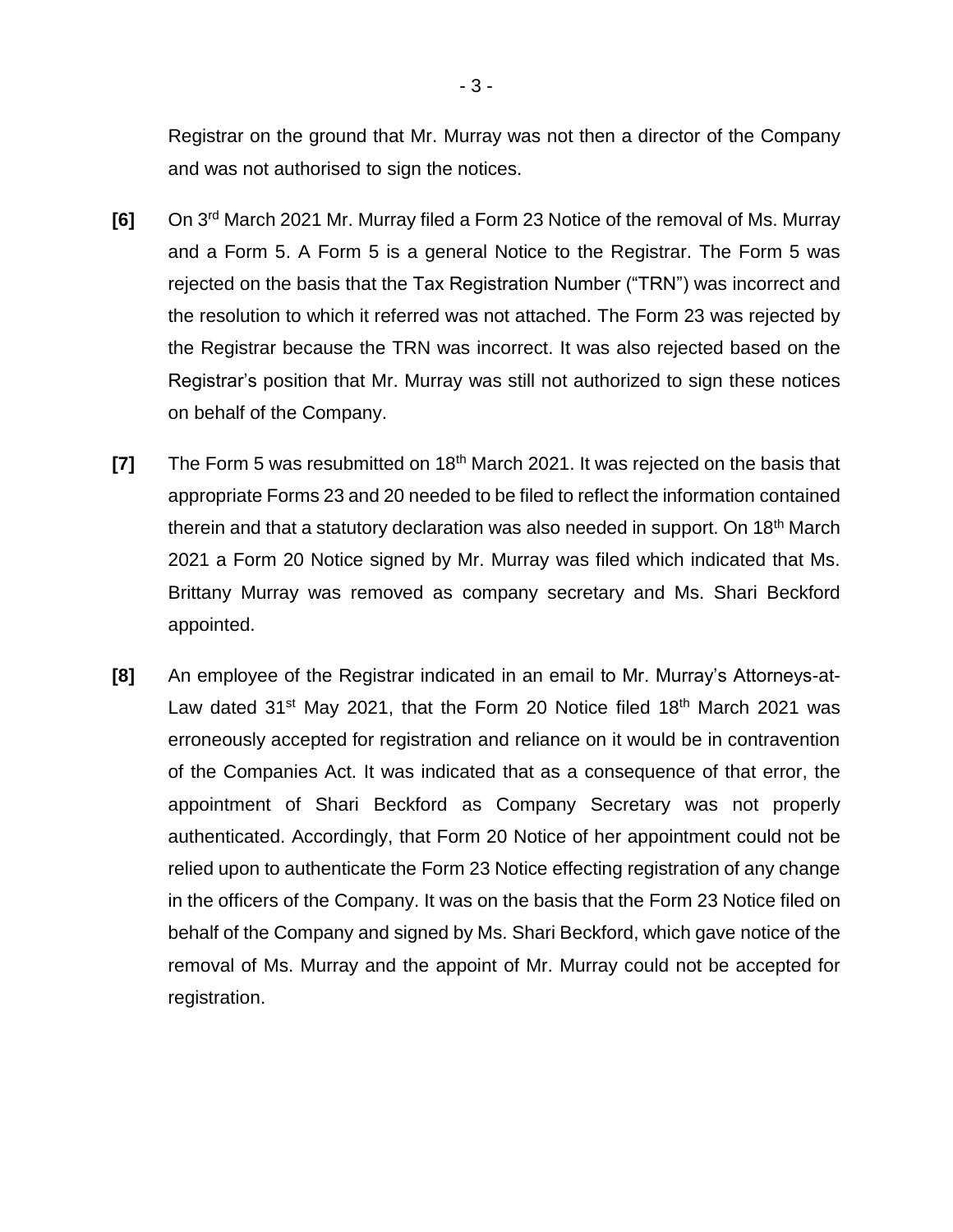#### **The Claim**

- **[9]** The Claimants have filed a claim and have joined the Registrar as the 1st Defendant ("the Claim"). The Claimants allege that the Registrar failed to accept and rectify the records of the Company in accordance with the filings submitted and supporting resolution. Instead, the Registrar pursued a course of conduct which has caused the Company's records at the Companies office to be inaccurate. The Claimants also allege that this inaccuracy has caused the Claimants to suffer loss, damage and expense.
- **[10]** The Claimants have particularised the Registrar's conduct of which they complain as follows:
	- *a. Failing to accept the Form 20 and Form 23 dated to rectify the Register of the Claimant's Director and Company Secretary.*
	- *b. Requiring the filing of a Statutory Declaration that is not prescribed under the Companies Act.*
	- *c. Rejecting the Form 20 and Form 23 on the basis that the sole shareholder is not an authorized officer even though it was in receipt of the Claimant's resolution notifying the Registrar of the authority of the said sole shareholder and his appointment as Director.*
	- *d. Refusing to act unless Rudolph W. Murray removed the 2nd Defendant in accordance with section 179 which is not applicable.*
- **[11]** The Registrar's position as indicated in the correspondence with her employee and Mr. Murray's Attorneys-at-Law was that confirmation was needed of compliance with section 179 of the Companies Act. This section provides for special notice to be given of the resolution to remove a director and for the director to have the right to be heard on the resolution removing him at the meeting. The material portion of the section being in the following terms:

*(2) Special notice shall be required of any resolution to remove a director under this section or to appoint somebody instead of a director so removed, and on receipt of notice of an intended resolution to remove a director under this section the company shall forthwith send a copy thereof to the*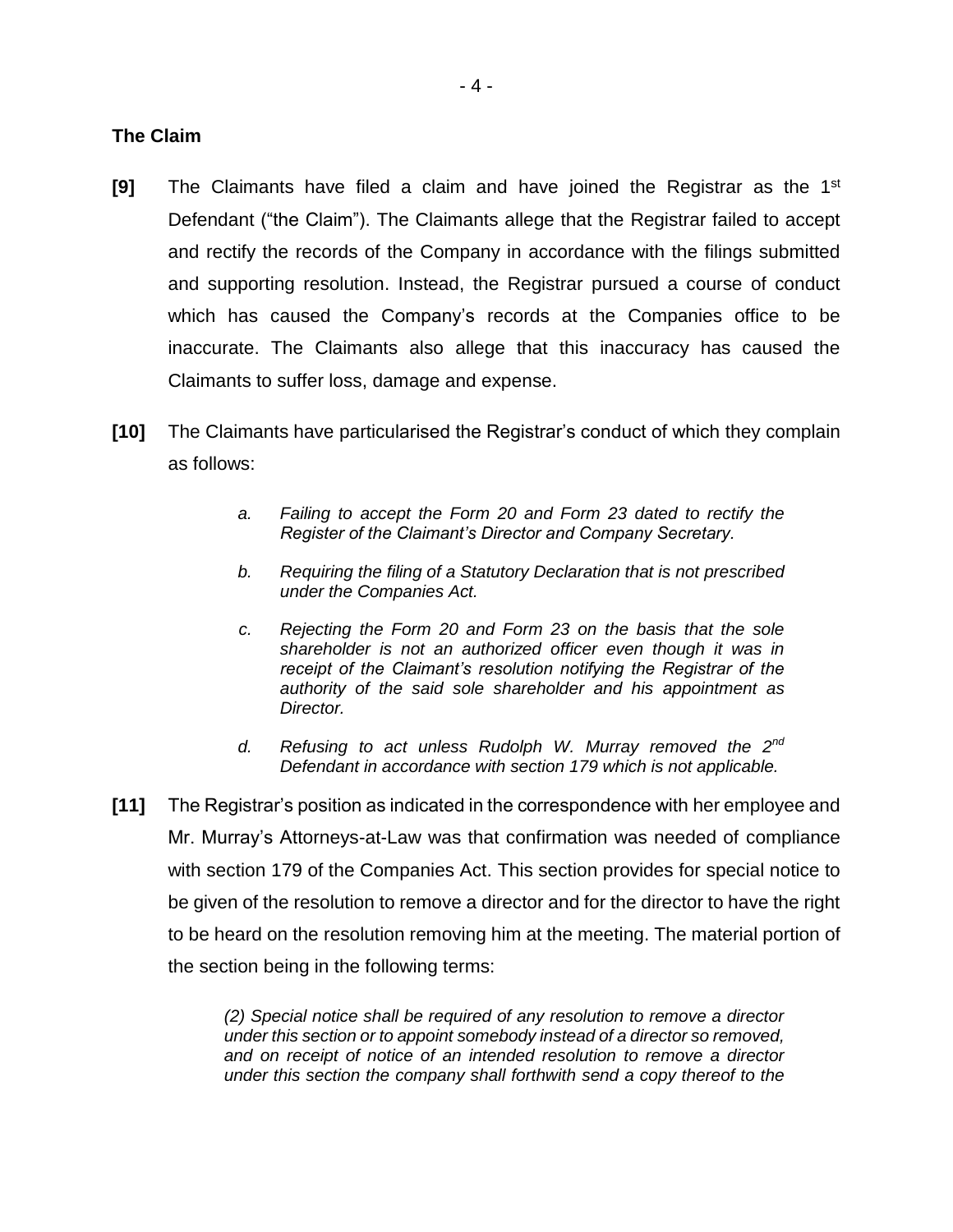*director concerned, and the director (whether or not he is a member of the company) shall be entitled to be heard on the resolution at the meeting.*

- **[12]** The Claimants allege that Ms. Murray as director of the Claimant owed a fiduciary duty to the Claimant to act in its best interest and failed to do so when she filed the unlawful and unauthorized notices at the Companies Office of Jamaica. It is further alleged that subsequent to her removal as director, she continued to owe a fiduciary duty to the Company not to misuse its confidential information as to its client and supplier information and not to interfere in its contractual relations.
- **[13]** The Claimants have pleaded the particulars of breach of fiduciary duties and interference with contractual relations by Ms. Murray as follows:
	- *a. Unlawfully removing Rudolph W. Murray as Director of the 1 st Claimant.*
	- *b. Unlawfully appointing Brittany Murray as Company Secretary of the 1 st Claimant.*
	- *c. Unlawfully removing Rudolph W. Murray as signatory on the 1 st Claimant's bank account.*
	- *d. Causing false notices to be published in the Gleaner Newspaper on the 13th and 16th June 2021 that Rudolph W. Murray and Shari-Ann Beckford are not authorized to conduct business on behalf of the 1 st Claimant.*
	- *e. Causing false notices to be published in the Gleaner Newspaper on the 13th and 16th June 2021 that Gillian Murray and Rudolph A. Murray are authorized to conduct business on behalf of the Claimant.*
	- *f. Sending WhatsApp messages to customers and/or suppliers of the 1 st Claimant advising that the Managing Director Rudolph W. Murray is not authorized to conduct business on behalf of the Company.*
	- *g. Failing to act honestly and in good faith with a view to the best interest of the Claimants.*
- **[14]** As it relates to the 3rd Defendant, The Claimants have pleaded that on or about the  $13<sup>th</sup>$  day of June 2021, he conspired and/or colluded with Ms. Murray to cause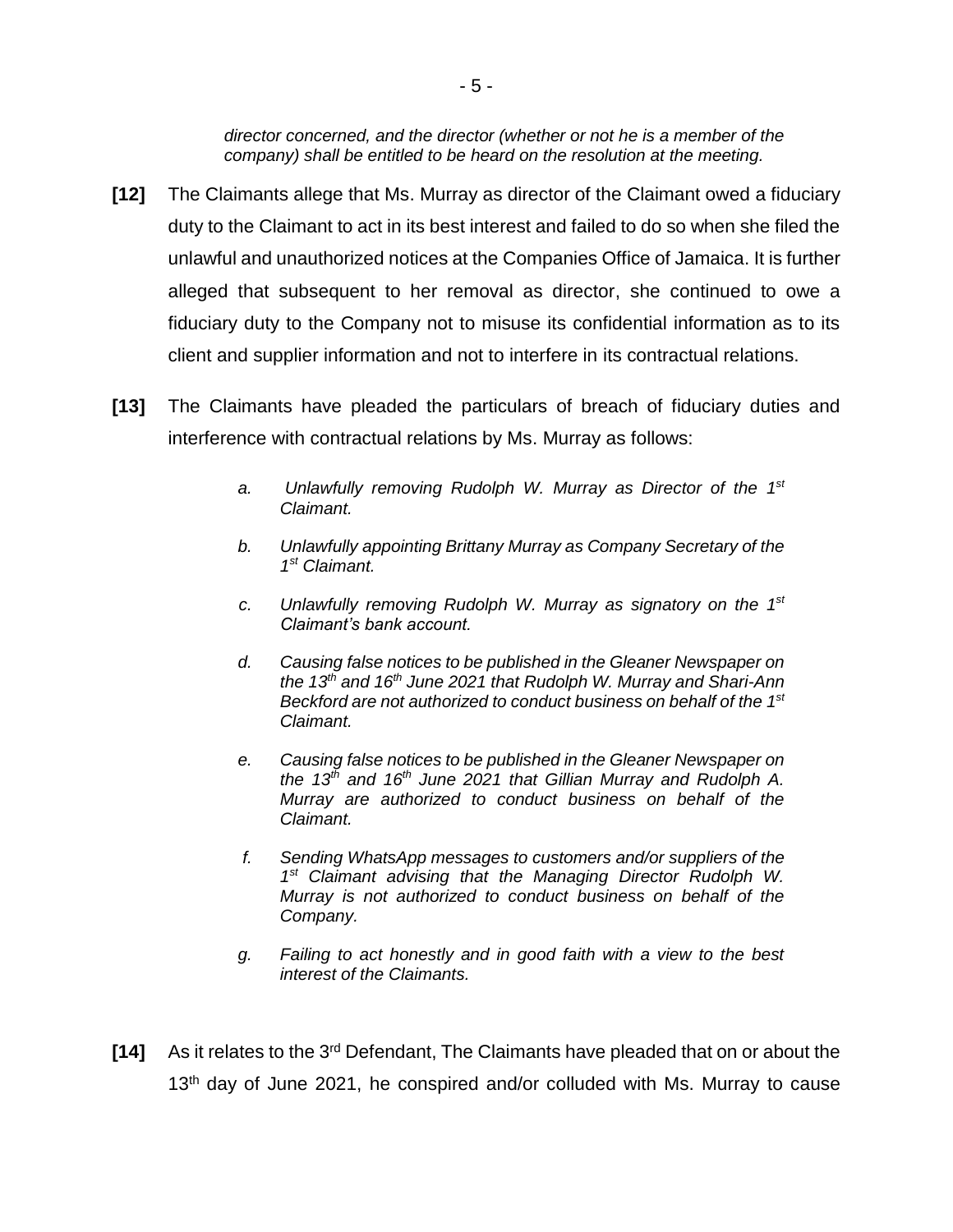notices to be published in the Gleaner newspaper on the 13<sup>th</sup> and 16<sup>th</sup> June 2021 falsely indicating that he is authorized to conduct business on behalf of the Claimant.

**[15]** It is also alleged that on or about the 11th day of June 2021 he received the sum of US\$1,300.00 from a party on behalf of the  $1<sup>st</sup>$  Claimant which he has converted to his own use. It is alleged that on or about the  $14<sup>th</sup>$  day of June 2021 without reasonable or probable cause he took possession of the titles in the name of the 1<sup>st</sup> Claimant ("the Titles"), for motor trucks registered CN3475, CN3469, CH3620 and trailers registered at TT5754 and TT138A (the trucks and trailers are referred to together as "the Trucks"). It is further alleged that he has failed and/or refused to deliver same in response to a demand made on  $2<sup>nd</sup>$  July 2021 on the Claimant's behalf, causing the 1<sup>st</sup> Claimant to suffer loss and damage.

### **The Notice of Application**

- **[16]** By Amended Notice of Application filed 21<sup>st</sup> July 2021 ("the Application"), the Claimants sought the following reliefs:
	- *1. An interim declaration that:*
		- *a. Rudolph W. Murray is a Director of the Claimant.*
		- *b. Shari-Ann Beckford is the Company Secretary of the Claimant.*
		- *c. Gillian Murray is removed as Director of the Claimant effective the 26th day of February 2021.*
	- *2. An injunction restraining the 2nd and 3rd Defendants by themselves, their servants or agents or otherwise howsoever from using or misusing the confidential information in relation to the contracts, suppliers, customers and employees of the Claimant or any part thereof for any purpose or otherwise exploiting the information.*
	- *3. An injunction restraining the 2nd and 3rd Defendants, their servants, and/or agents or otherwise and to prevent them from committing a repetition thereof, inducing or procuring breaches by unlawfully interfering in contracts between the Claimant, and their subcontractors or suppliers or business relationships.*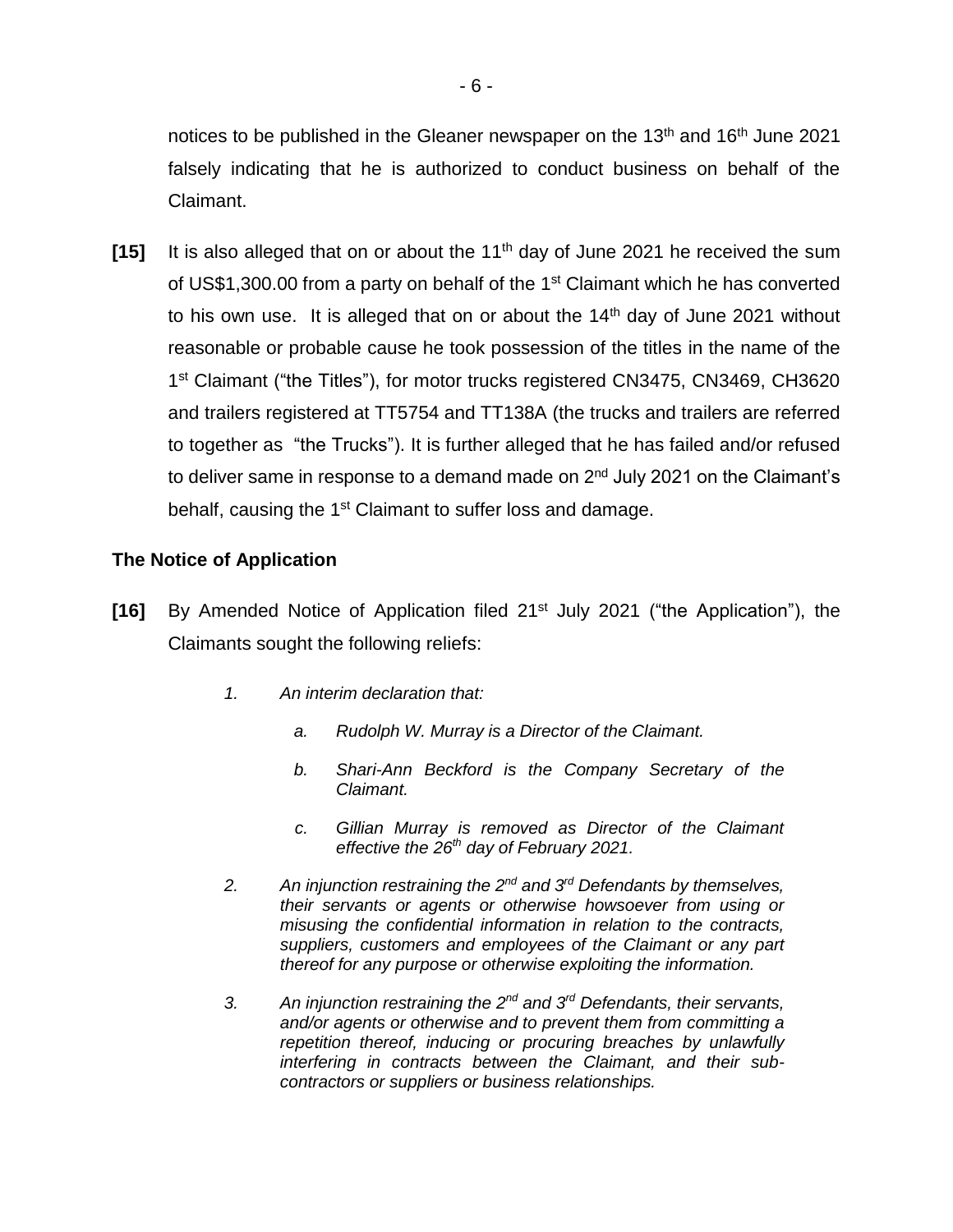- *4. An injunction restraining the 2nd and 3rd Defendants from holding themselves out as being Directors or authorized officers of the Claimant.*
- *5. An order that the 3rd Defendant immediately deliver up possession up of the titles for motor trucks registered CN3475, CN3469, CH3620 and trailers registered at TT5754 and TT138A to Rudolph W. Murray.*
- *6. The Cost of the Application be costs in the claim.*
- *7. Such further and/or other relief as this Honourable Court deems just.*
- **[17]** Since the filing of the Claim, Mr. Murray has sworn to a 2<sup>nd</sup> affidavit filed 16<sup>th</sup> July 2021 in which he avers that he caused his Attorneys-at-Law to serve Ms. Murray with a Notice of Annual General Meeting for the Company ("the AGM"). On 17<sup>th</sup> June 2021 Ms. Murray was served with a Notice of Intention to have her removed as a director of the Company. Mr. Murray has further stated that on 15<sup>th</sup> July 2021 when the AGM was convened at the Courtyard by Marriott hotel at 10:30 AM, he attended along with Ms. Shari Beckford. Resolutions were passed for the removal of Ms. Murray as Director and also for the removal of Ms. Brittany Murray as Company Secretary. Mr. Murray was re-elected a director and Ms. Shari Beckford was elected as Company Secretary.
- **[18]** At the hearing of the Application, Counsel for the Claimants confirmed that the Claimants' Attorneys-at-Law had been advised by the Registrar that the Form 20 Notice and the Form 23 Notice filed the 15<sup>th</sup> July 2021 were accepted for registration. The Form 20 Notice confirmed the removal of Ms. Brittney Murray and the appointment of Shari Beckford as her replacement, while the Form 23 Notice confirmed the removal of Ms. Murray and the appointment of Mr. Murray as the sole Director. Counsel indicated that the Claimants would no longer be pursuing paragraph 1 of the orders sought in the Amended Notice of Application filed 21<sup>st</sup> July 2021. This was because these declarations were no longer necessary in light of the changed circumstances.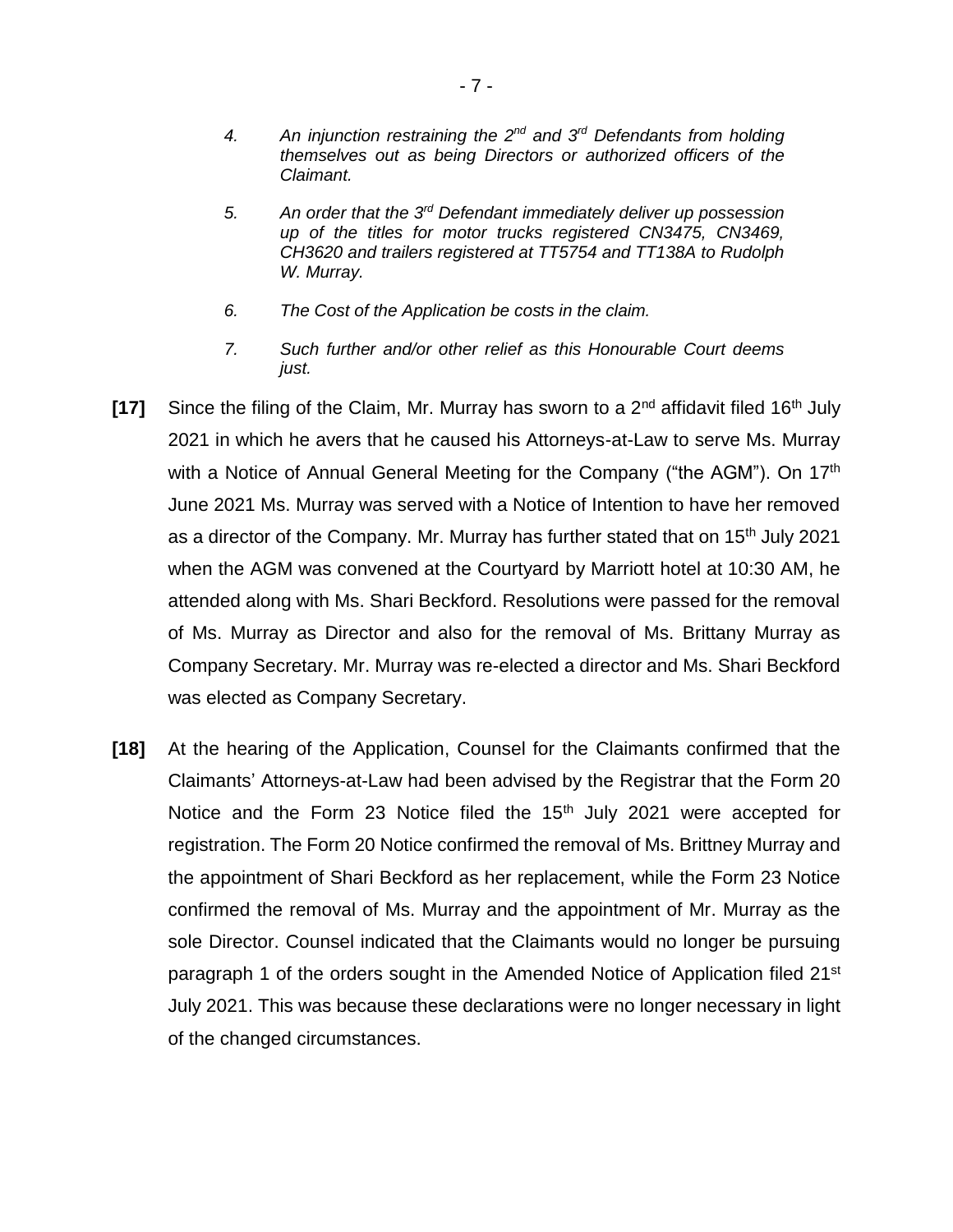#### **Principles to be applied**

- **[19]** The principles applicable to the grant of an interim injunction have been clearly identified in the House of Lords case of *American Cyanamid v Ethicon [1975] 1 All ER 504* and the issues to be resolved can be conveniently summarised as follows:
	- (a) Whether there is a serious issue to be tried;
	- (b) Whether damages are an adequate remedy for either party; and
	- (c) Where does the balance of convenience lie.

### **Is there is a serious issue to be tried?**

**[20]** As Lord Diplock established in *American Cyanamid (supra)* the Claimant needs to establish to the satisfaction of the Court that "*that the claim is not frivolous or vexatious; in other words, that there is a serious question to be tried*". The learned Judge, at page 510 followed this direction with these words of caution:

> *"It is no part of the court's function at this stage of the litigation to try to resolve conflicts of evidence on affidavit as to facts on which the claims of either party may ultimately depend nor to decide difficult questions of law which call for detailed argument and mature considerations. These are matters to be dealt with at the trial. One of the reasons for the introduction of the practice of requiring an undertaking as to damages on the grant of an interlocutory injunction was that 'it aided the court in doing that which was its great object, viz abstaining from expressing any opinion upon the merits of the case until the hearing' (Wakefield v Duke of Buccleugh [1865] 12 L.T. 628 at 629). So unless the material available to the court at the hearing of the application for an interlocutory injunction fails to disclose that the plaintiff has any real prospect of succeeding in his claim for a permanent injunction at the trial, the court should go on to consider whether the balance of convenience lies in favour of granting or refusing the interlocutory relief that is sought."*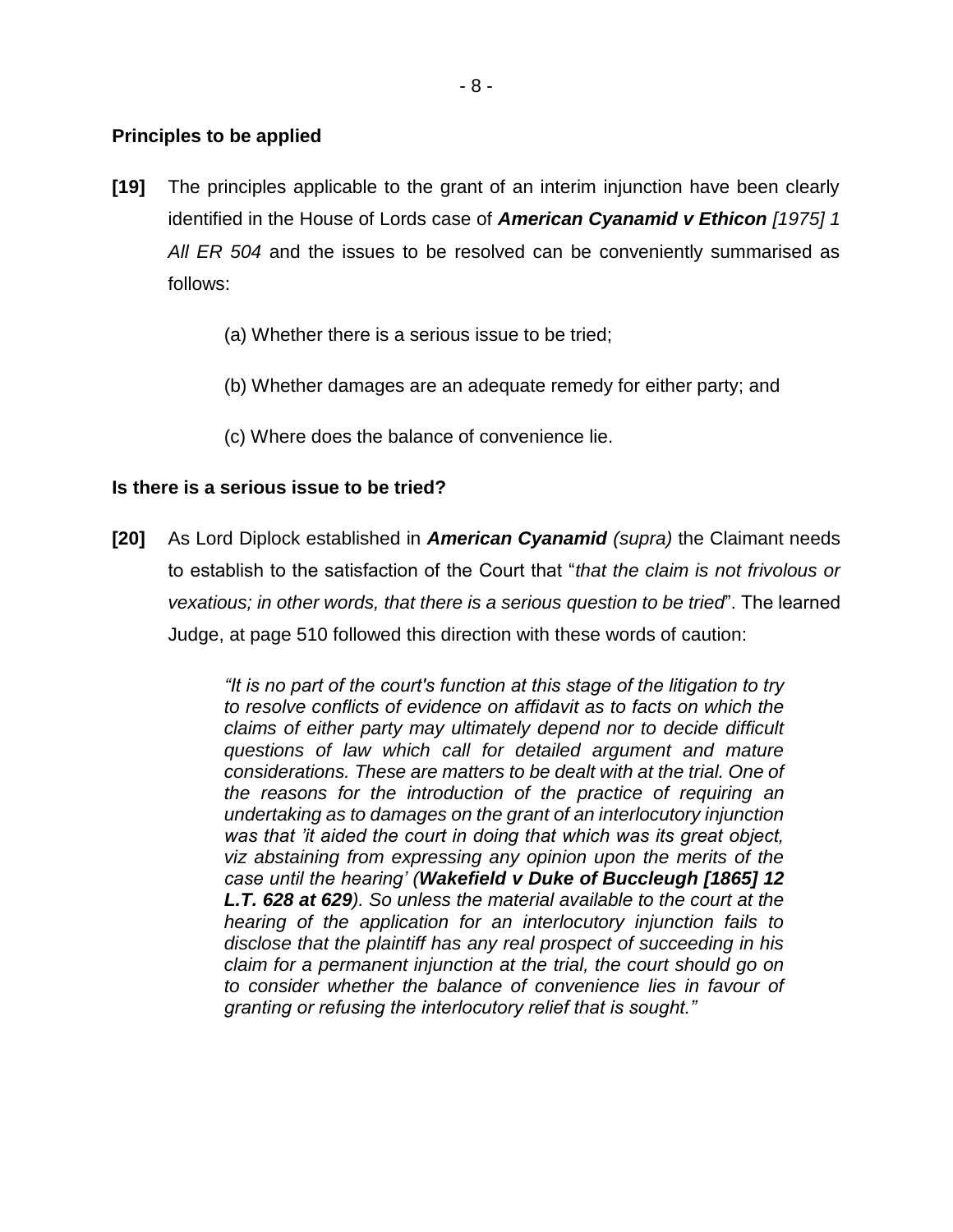**[21]** The duties of directors are encapsulated in sections 174 and 174A of the Companies Act, and section 174 provides as follows:

> *174.—(1) Every director and officer of a company in exercising his powers and discharging his duties shall—*

*(a) act honestly and in good faith with a view to the best interest of the company; and* 

*(b) exercise the care, diligence and skill that a reasonably prudent person would exercise in comparable circumstances, including, but not limited to the general knowledge, skill and experience of the director or officer.* 

*(2) A director or officer of a company shall not be in breach of his duty under this section if the director or officer exercised due care, diligence and skill in the performance of that duty or believed in the existence of facts that, if true, would render the director's or officer's conduct reasonably prudent.* 

*(3) For the purposes of this section, a director or officer shall be deemed to have acted with due care, diligence and skill where, in the absence of fraud or bad faith, the director or officer reasonably relied in good faith on documents relating to the company's affairs, including financial statements,*  reports of experts or on information presented by other directors or, where *appropriate, other officers and professionals.* 

*(4) In determining what are the best interests of the company, a director or officer may have regard to the interests of the company's shareholders and employees and the community in which the company operates.* 

*(5) The duties imposed by subsection (1) on the directors or officers of a company is owed to the company alone.*

*(6) Where pursuant to a contract of service with a company, a director or officer is required to perform management functions, the terms of that contract may require the director or officer in the exercise of those functions, to observe a higher standard than that specified in subsection (1).*

### **The Court's assessment of what is the likely defence of Ms. Murray**

**[22]** The explanation for Ms. Murray's conduct is evident in her written communication with Mr. Murray's Attorneys-at-Law. She asserted that Mr. Murray has been diagnosed with Alzheimer's Dementia, and as a consequence, he was incapable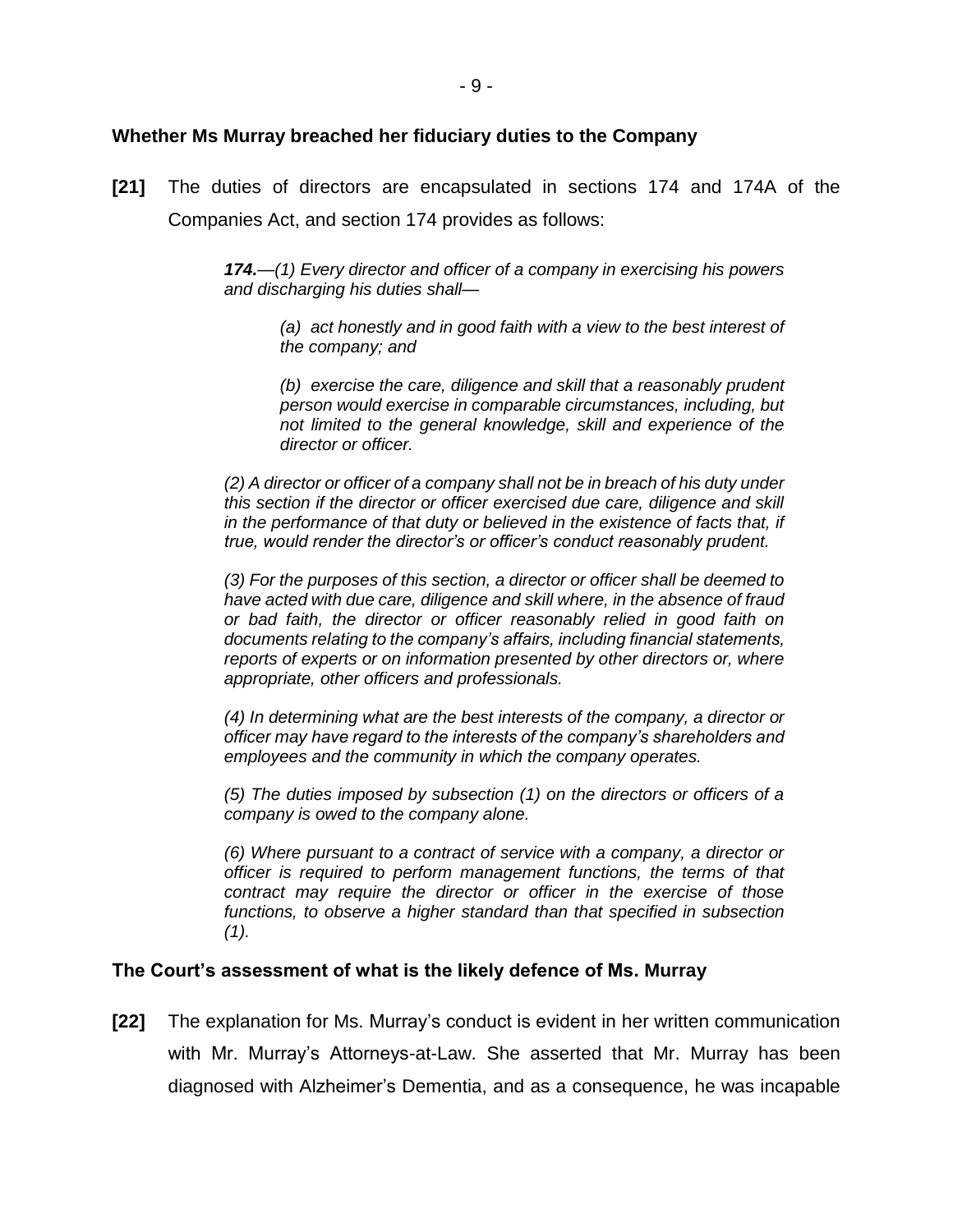of giving instructions to the Attorneys. Furthermore, because of his mental incapacity he was incapable of doing anything with his shares.

- **[23]** It may be reasonably deduced from these assertions, that Ms. Murray wrongfully concluded that as a director, she was entitled to unilaterally act on medical advice she had received in respect of Mr. Murray's health and mental wellbeing, to remove him as a director. This conclusion was flawed and without any legal basis or authority. Starting on this incorrect premise, Ms. Murray filed a Form 23 Notice inaccurately stating that Mr. Murray was no longer a director of the Company effective 15<sup>th</sup> February 2021 Ms. Murray's wrongful conduct escalated with the communication to clients of the Company and the public by notice in the newspaper. This notice declared that it was being issued by Ms. Murray as director of the Company and stated that Mr. Murray was no longer a director of the Company effective 15<sup>th</sup> February 2021.
- **[24]** The Company was incorporated in 2010 and adopted with some modificationTable A of *the Companies Act* (brought into operation 1<sup>st</sup> February 2005). Article 94(c) provides that the office of director shall be vacated if the director becomes prohibited from being a director by reason of an order made under sections 180 and 182 of the Act. Article 94(d) provides that the office of director shall be vacated if the director becomes of unsound mind. Unfortunately, the Articles do not expressly speak to the process for removal should such a situation arise where a director becomes of unsound mind, especially where there are only two directors.
- **[25]** Ms. Murray was the only other director and did not have the advantage of the decision of a quorate board of directors removing Mr. Murray. In such circumstances, it is good sense that a director cannot simply by his or her own initiative assess the mental competence of a co-director, (whether relying on a medical report or not) and determine that the director is of unsound mind. Furthermore, a director in the position of Ms. Murray cannot take an additional step and use this opinion as the basis for the removal of Mr. Murray her co-director and then, acting as sole director, appoint a new Company Secretary.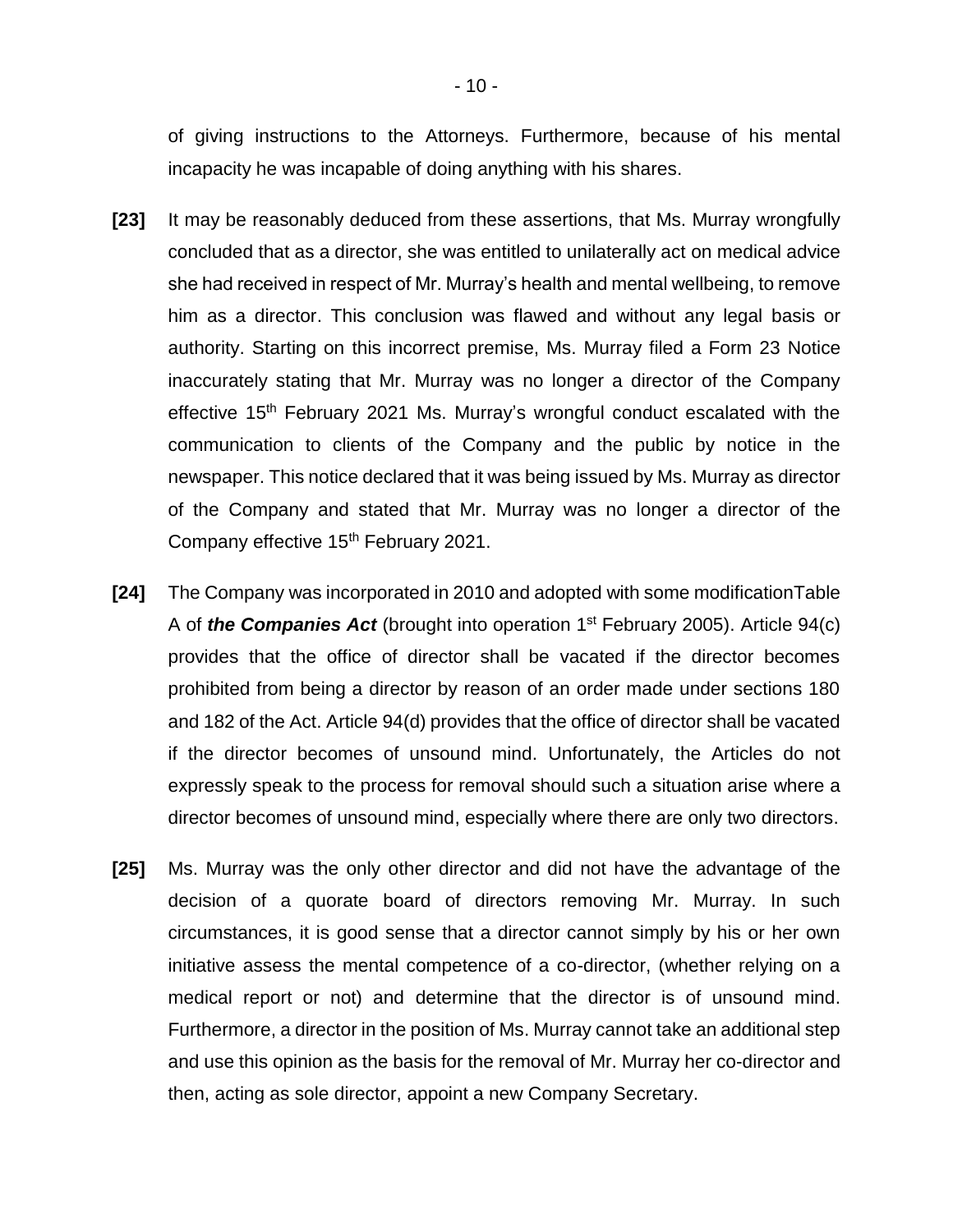- **[26]** If there is a question raised as to the mental capacity of a director, the assistance of the Court must be invoked. This is to allow the issue of the director's mental capacity to be considered in an appropriate forum with the admission of evidence. Implicit in the Court's process, are built-in checks and balances integral to which is the assessment of the cogency of the evidence to prevent an injustice to the director in respect of whom the allegations are raised.
- **[27]** *Section 180 of the Companies Act* provides that a complaint may be made to the Registrar in writing by, *inter alios*, a director of a company, asserting that a person is "*unfit to be concerned in the management of a company*", and stating the grounds on which it is made. The Registrar upon receipt of such a complaint, shall investigate the matter and afford the complainant an opportunity to be heard. If satisfied that there are sufficient grounds for a hearing of the matter by the Court the Registrar may issue a certificate to the complainant who will then have the right to make an application to the Court on the matter.
- **[28]** In England, the issue of whether a person is "*unfit to be concerned in the management of a company*" is governed by the Company Directors Disqualification Act 1986. In analysing conduct under that Act, the English courts have found that unfitness may be shown by conduct which is dishonest such as conduct showing a want of probity or integrity. However, it may also be established by conduct which is merely incompetent and it is not a prerequisite that there has been some misfeasance or breach of duty (see *Sevenoaks Stationers (Retail) Ltd [1991] BCLC 325*). I have not identified any local authorities on the point, but in my opinion a similar approach ought to be taken in respect of a complaint pursuant to section 180 of the Companies Act and this provision ought not to be restricted to allegations of dishonesty only, if there is proof of incompetence.
- **[29]** Outside of the remedies available under Company Law, there are also other remedies under the Mental Health Act by which, on the application by the closest relative, such as a son or daughter (in the absence of a husband or wife), the Court may declare a person incapable of managing their own affairs. This requires the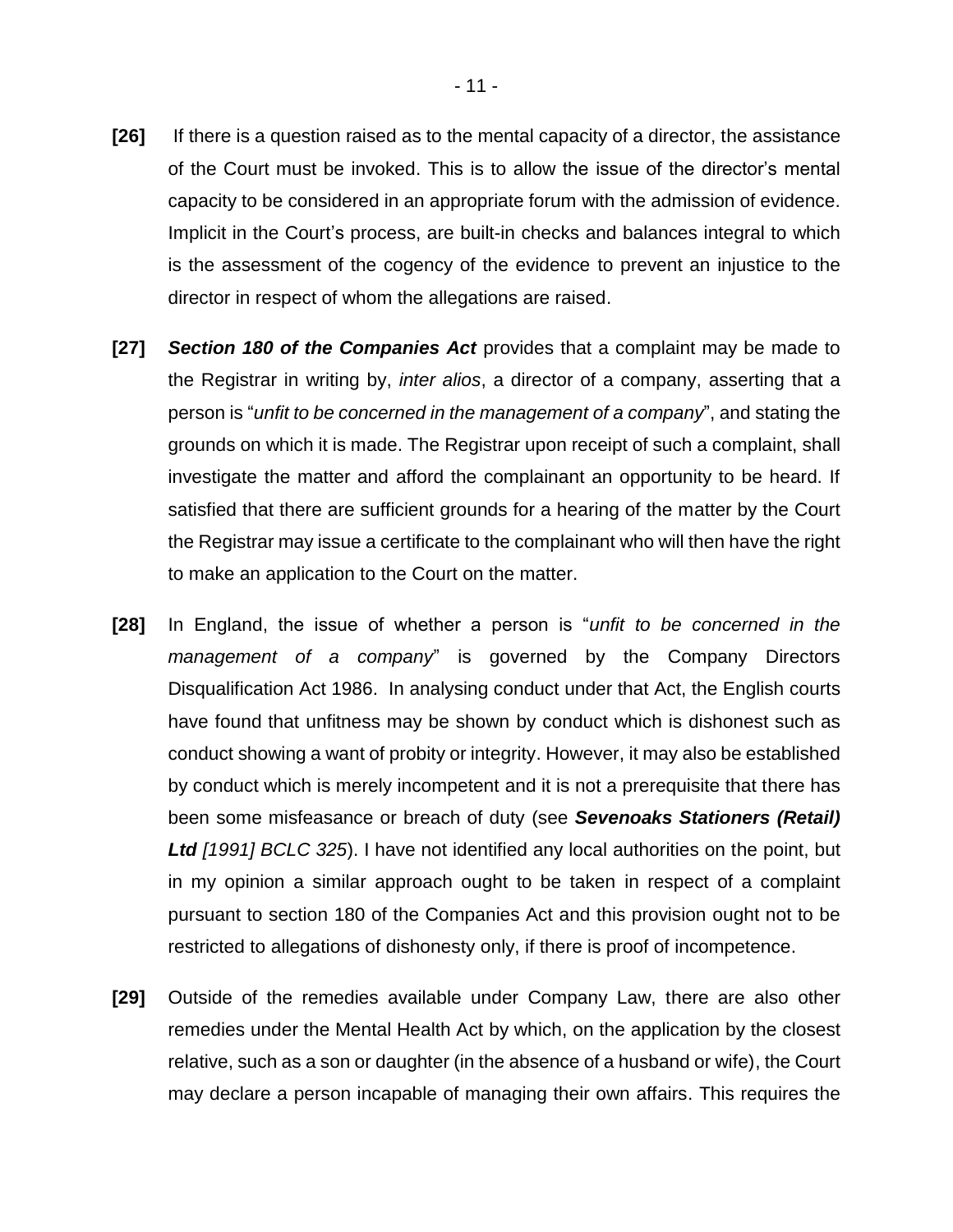Court to be satisfied by evidence on affidavit that the person is incapable by reason of a mental disorder, of managing his property or affairs. The Court will then appoint a person (or "committee") to manage the affairs of the person and his property.

**[30]** None of these remedies available through the Court were initially pursued by Ms. Murray. Accordingly, on the evidence, I have little hesitation holding that there is a serious issue to be tried as to whether Ms. Murray has breached her fiduciary duty to the Company by her conduct in purporting to remove Mr. Murray as director by her own initiative and in her communication to clients and the public which, *prima facie*, has caused disruption of the Company's business.

### **Breach of Fiduciary duty and Unlawful interference with a contract**

- **[31]** The elements of the torts of causing loss by unlawful means and unlawful interference with a contract have been settled and applied in the case of *OGB v Allan (No.3) 2007 4 All ER 545 HL*. These principles have been applied locally in the case of *Akbar Limited v Citibank NA [2014] JMCA Civ 43* in relation to the tort of unlawful interference with contracts.
- **[32]** In **OGB** the House of Lords confirmed that Liability for inducing breach of contract was established by the famous case of *Lumley v Gye (1853) 2 E & B 216, 118 ER 749* in which the court based its decision on the general principle that a person who procures another to commit a wrong incurs liability as an accessory.
- **[33]** The Claimants have not specifically prayed for damages for interference with contract but have referenced that tort in their pleadings. Evidence has also been presented of difficulties caused to the Company by the uncertainty created by the conduct of Ms. Murray. The Claimants have pointed to the evidence of communication from the National Water Commission ("NWC") that there are two parties stating that they are directors of the Company and that before the NWC can make any payment due to the Company it wished to be certain who is the correct director.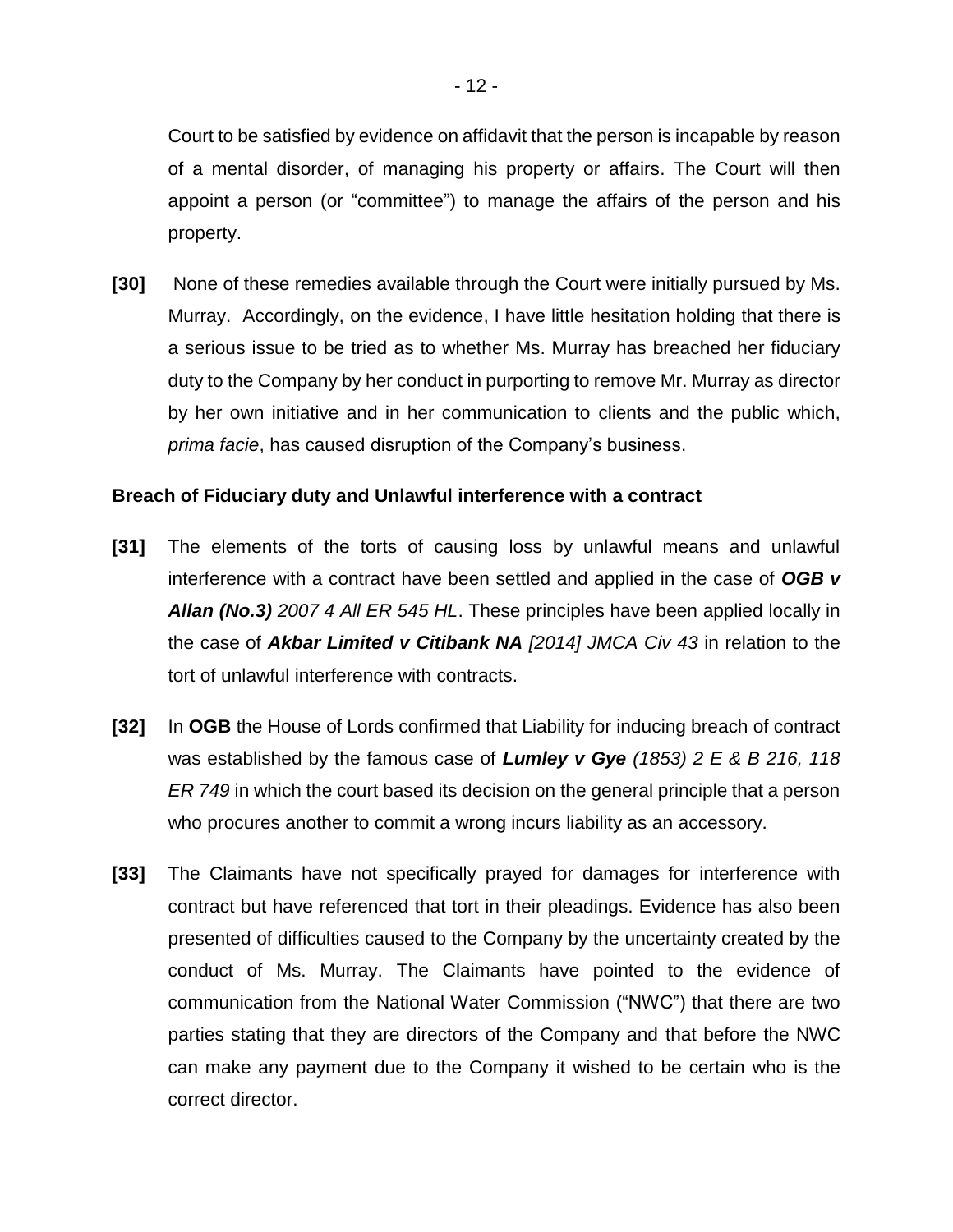- [34] The Claimants have also exhibited a letter dated 12<sup>th</sup> July 2021 from the Company's banker, First Caribbean International Bank giving notification of the termination of an account of the Company with the bank. Mr. Murray has asserted in his  $3<sup>rd</sup>$  Affidavit that he is of the view that this decision by the bank is a result of the dispute in relation to the directorship of the Company.
- **[35]** I appreciate the limited exercise being undertaken at this stage and the fact that all the evidence would not now be before the Court. However, I do not find on the evidence that there is a serious issue to be tried as to whether the Company has a claim against Ms. Murray for the tort of unlawful interference with contract. However, her conduct in purporting to remove Mr. Murray and to publicly proclaim that he was no longer authorized to transact business on behalf of the Company appears to have contributed to the position of the NWC and may have contributed to the decision of the bank. Ms, Murray's conduct in this regard is evidence capable of supporting the claim against her for breach of her fiduciary duties, even if they are not adequate to support the tort of unlawful interference with contract.

#### **Detinue and Conversion**

**[36]** In the Court of Appeal case of *Attorney General of Jamaica and The Transport Authority v Aston Burey [2011] JMCA Civ 6* at paragraph 6 Harris JA confirmed that both torts relate to the wrongful detention and dealing with a chattel inconsistent with possession or right to possession of another and where the claimant seeks only the return of the chattel he is limited to bring his action only in detinue. In this case the Claimant is only seeking the return of the Titles and there is no claim for conversion. It is noted that the Claimants have not alleged that the 3<sup>rd</sup> Defendant is detaining the Trucks. The complaint is in respect of the Titles, which are property which can be the subject of a claim in detinue. There is no evidence of any lawful ground on which the 3<sup>rd</sup> Defendant is justified in retaining possession of the Titles to the Trucks after the demand was made for their return. In the circumstances there is a serious issue to be tried as to whether the  $3<sup>rd</sup>$ Defendant is liable in detinue.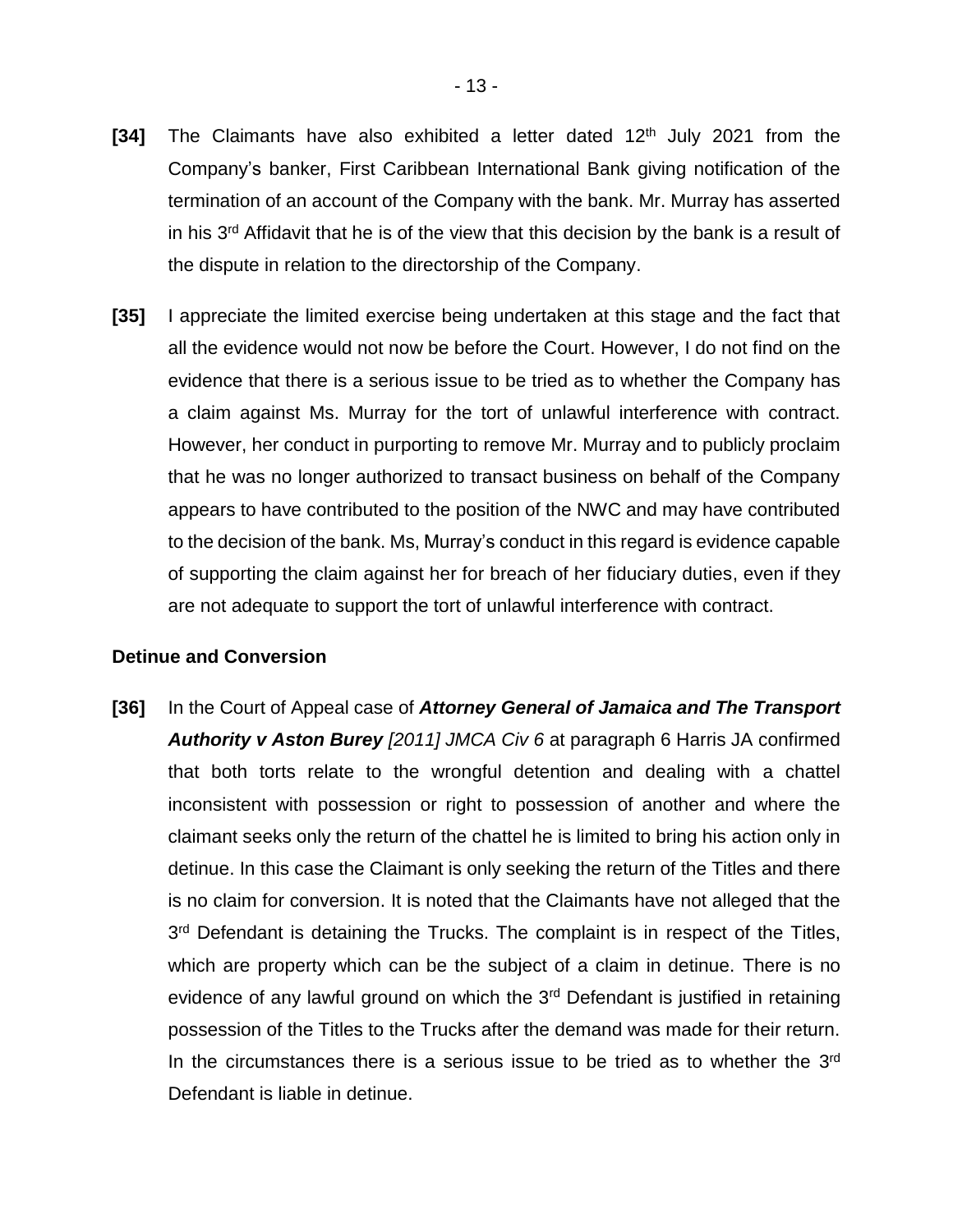#### **Are damages an adequate remedy?**

**[37]** In **American Cyanamid** (supra) at page 510-511 of the judgment Lord Diplock details the approach to be followed especially in assessing whether damages are an adequate remedy for either party, as follows:

> *"So unless the material available to the court at the hearing of the application for an interlocutory injunction fails to disclose that the plaintiff has any real prospect of succeeding in his claim for a permanent injunction at the trial, the court should go on to consider whether the balance of convenience lies in favour of granting or refusing the interlocutory relief that is sought.*

> *As to that, the governing principle is that the court should first consider whether if the plaintiff were to succeed at the trial in establishing his right to a permanent injunction he would be adequately compensated by an award of damages for the loss he would have sustained as a result of the defendant's continuing to do what was sought to be enjoined between the time of the application and the time of the trial. If damages in the measure recoverable at common law would be adequate remedy and the defendant would be in a financial position to pay them, no interlocutory injunction should normally be granted, however strong the plaintiff's claim appeared to be at that stage. If, on the other hand, damages would not provide an adequate remedy for the plaintiff in the event of his succeeding at the trial, the court should then consider whether, on the contrary hypothesis that the defendant were to succeed at the trial in establishing his right to do that which was sought to be enjoined, he would be adequately compensated under the plaintiff's undertaking as to damages for the loss he would have sustained by being prevented from doing so between the time of the application and the time of the trial. If damages in the measure recoverable under such an undertaking would be an adequate remedy and the plaintiff would be in a financial position to pay them, there would be no reason this ground to refuse an interlocutory injunction.*

> *It is where there is doubt as to the adequacy of the respective remedies in damages available to either party or to both, that the question of balance of convenience arises. It would be unwise to attempt even to list all the various matters which may need to be taken into consideration in deciding where the balance lies, let alone to suggest the relative weight to be attached to them. These will vary from case to case."*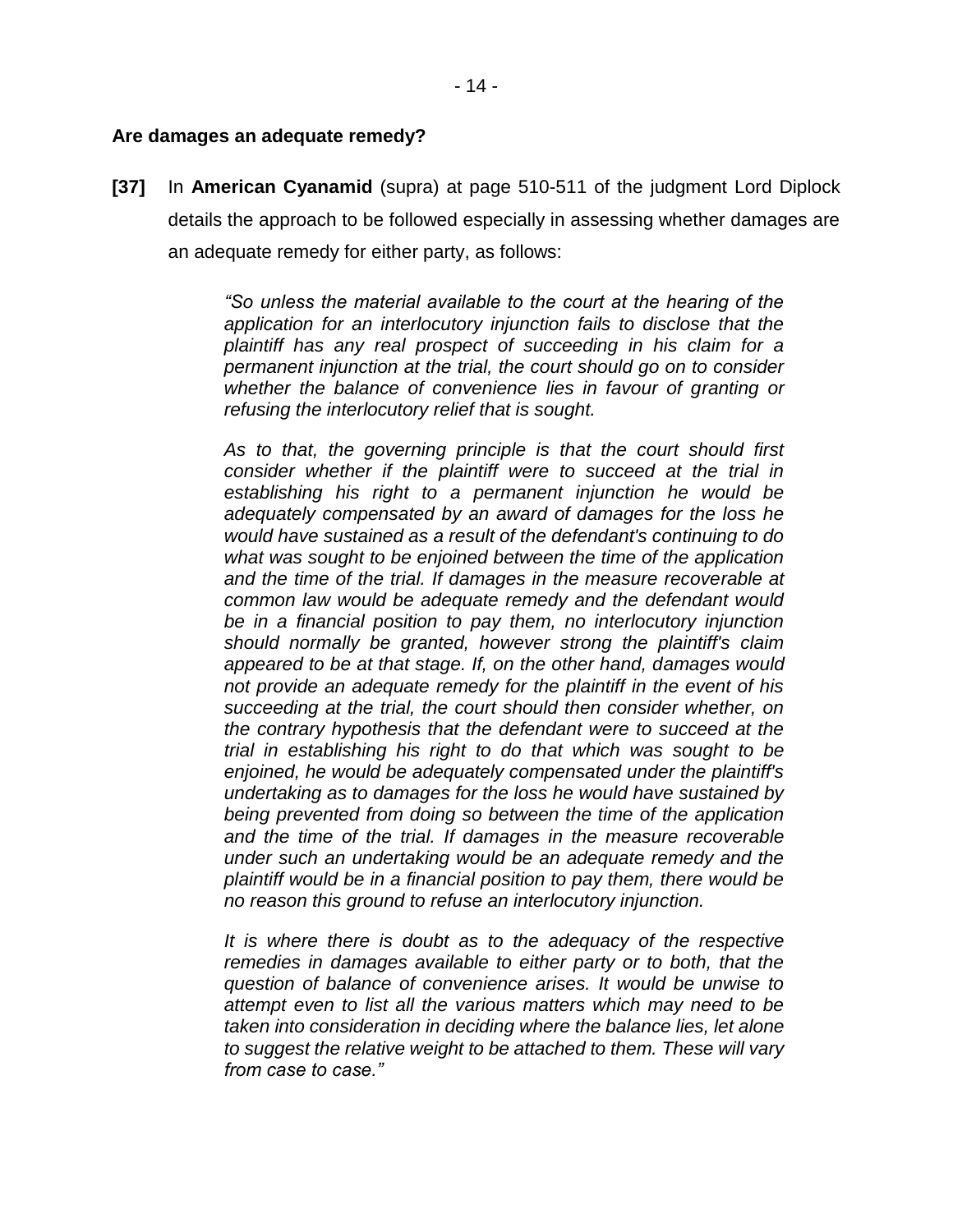**[38]** In this case, it will be difficult to quantify the loss which may be suffered by the Company as a result of Ms. Murray's breach of fiduciary duty. This is because it will be difficult to assess the impact of the exclusion of Mr. Murray from the management of the Company and any potential financial detriment to the Company as a result of clients and/or potential clients becoming aware of the notifications in the newspaper. Similarly, it will be difficult to quantify the loss which may result to the Company from the 3<sup>rd</sup> Defendant's retention of the Titles. There was no evidence led which suggests that the Trucks cannot be used without the Titles, but at the very least there would be loss of time and inconvenience involved in obtaining replacement Titles if necessary. There was no evidence as to the financial means of Ms. Murray and/or the  $3<sup>rd</sup>$  Defendant. In the premises, I find that damages would not be an adequate remedy for the Claimants.

#### **The Balance of Convenience**

**[39]** The Court having concluded that damages would not be an adequate remedy for either party, now has to consider the balance of convenience. The *American Cyanamid* principles have been endorsed by the Privy Council in *National Commercial Bank Jamaica Limited v Olint Corp. Ltd. [2009] UKPC 16.* Helpful guidance as to how the Court should approach the determination of the balance of convenience is contained in the Judgement of the Court delivered by Lord Hoffman in particular at paragraph 16-18 where he said as follows:

> *"[16] ...It is often said that the purpose of an interlocutory injunction is to preserve the status quo, but it is of course impossible to stop the world pending trial. The court may order a defendant to do something or not to do something else, but such restrictions on the defendant's freedom of action will have consequences, for him and for others, which a court has to take into account. The purpose of such an injunction is to improve the chances of the court being able to do justice after a determination of the merits at the trial. At the interlocutory stage, the court must therefore assess whether granting or withholding an injunction is more likely to produce a just result. As the House of Lords pointed out in American Cyanamid Co v Ethicon Ltd [1975] 1 All ER 504, that means that if damages will be an adequate remedy for the plaintiff, there are no grounds for*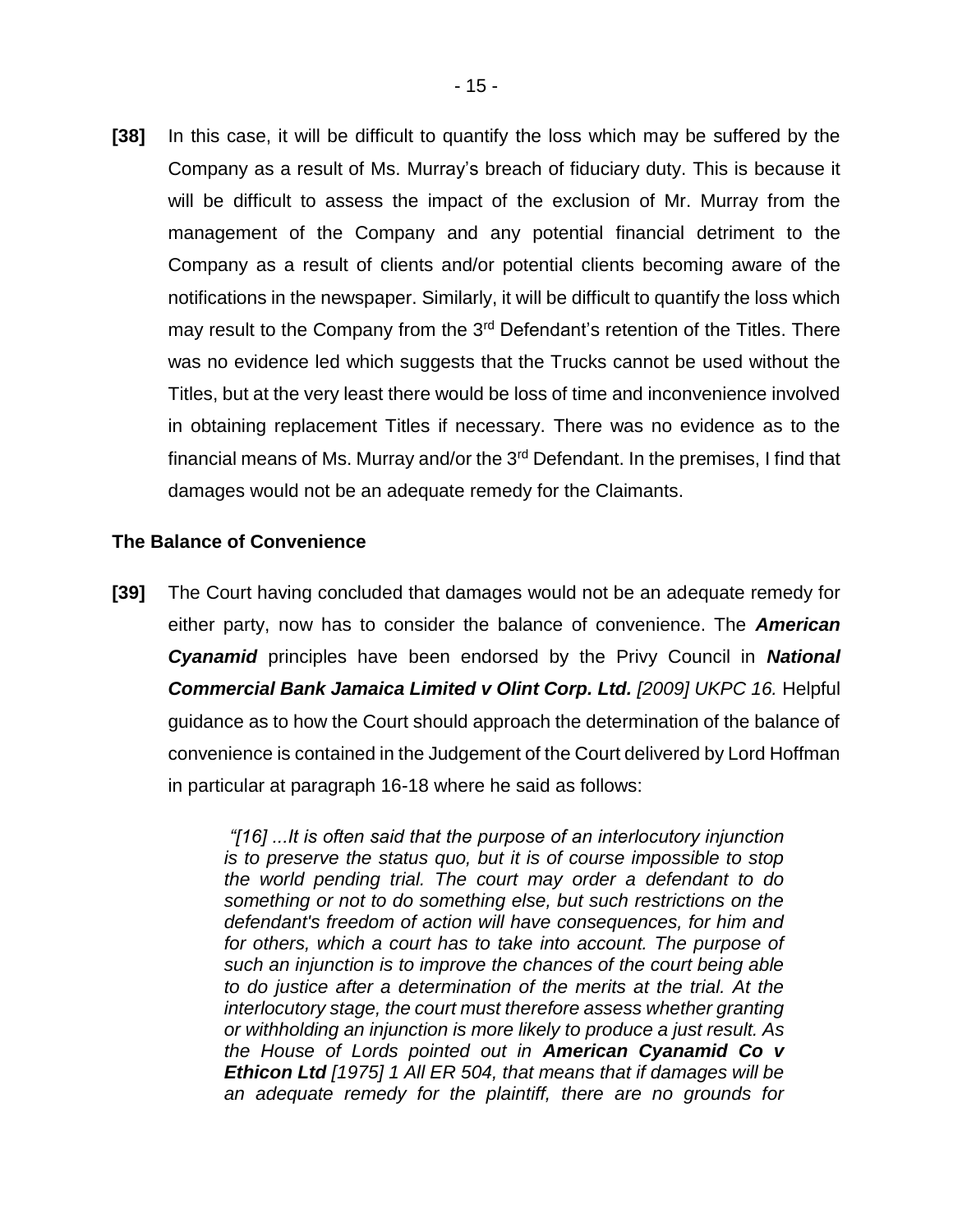*interference with the defendant's freedom of action by the grant of an injunction. Likewise, if there is a serious issue to be tried and the plaintiff could be prejudiced by the acts or omissions of the defendant pending trial and the cross-undertaking in damages would provide the defendant with an adequate remedy if it turns out that his freedom of action should not have been restrained, then an injunction should ordinarily be granted.*

*[17] In practice, however, it is often hard to tell whether either damages or the cross-undertaking will be an adequate remedy and the court has to engage in trying to predict whether granting or withholding an injunction is more or less likely to cause irremediable prejudice (and to what extent) if it turns out that the injunction should not have been granted or withheld, as the case may be. The basic principle is that the court should take whichever course seems likely to cause the least irremediable prejudice to one party or the other. This is an assessment in which, as Lord Diplock said in American Cyanamid [1975] AC 396, 408:* 

> *'It would be unwise to attempt even to list all the various matters which may need to be taken into consideration in deciding where the balance lies, let alone to suggest the relative weight to be attached to them.'*

*[18] Among the matters which the court may take into account are the prejudice which the plaintiff may suffer if no injunction is granted or the defendant may suffer if it is; the likelihood of such prejudice actually occurring; the extent to which it may be compensated by an award of damages or enforcement of the cross-undertaking; the likelihood of either party being able to satisfy such an award; and the likelihood that the injunction will turn out to have been wrongly granted or withheld, that is to say, the court's opinion of the relative strength of the parties' cases."*

- **[40]** As it relates to the relative strengths of the parties' case it is also of significance that Ms. Murray and the 3<sup>rd</sup> Defendant have not presented any evidence to the Court. I find that on the evidence presented to the Court, on a balance of probabilities, the case of the Claimants is stronger than that of Ms. Murray and the 3<sup>rd</sup> Defendant.
- **[41]** In *American Cyanamid* Lord Diplock at paragraph 409C recognised that the grant or refusal of an injunction is ultimately a matter of discretion and the facts of cases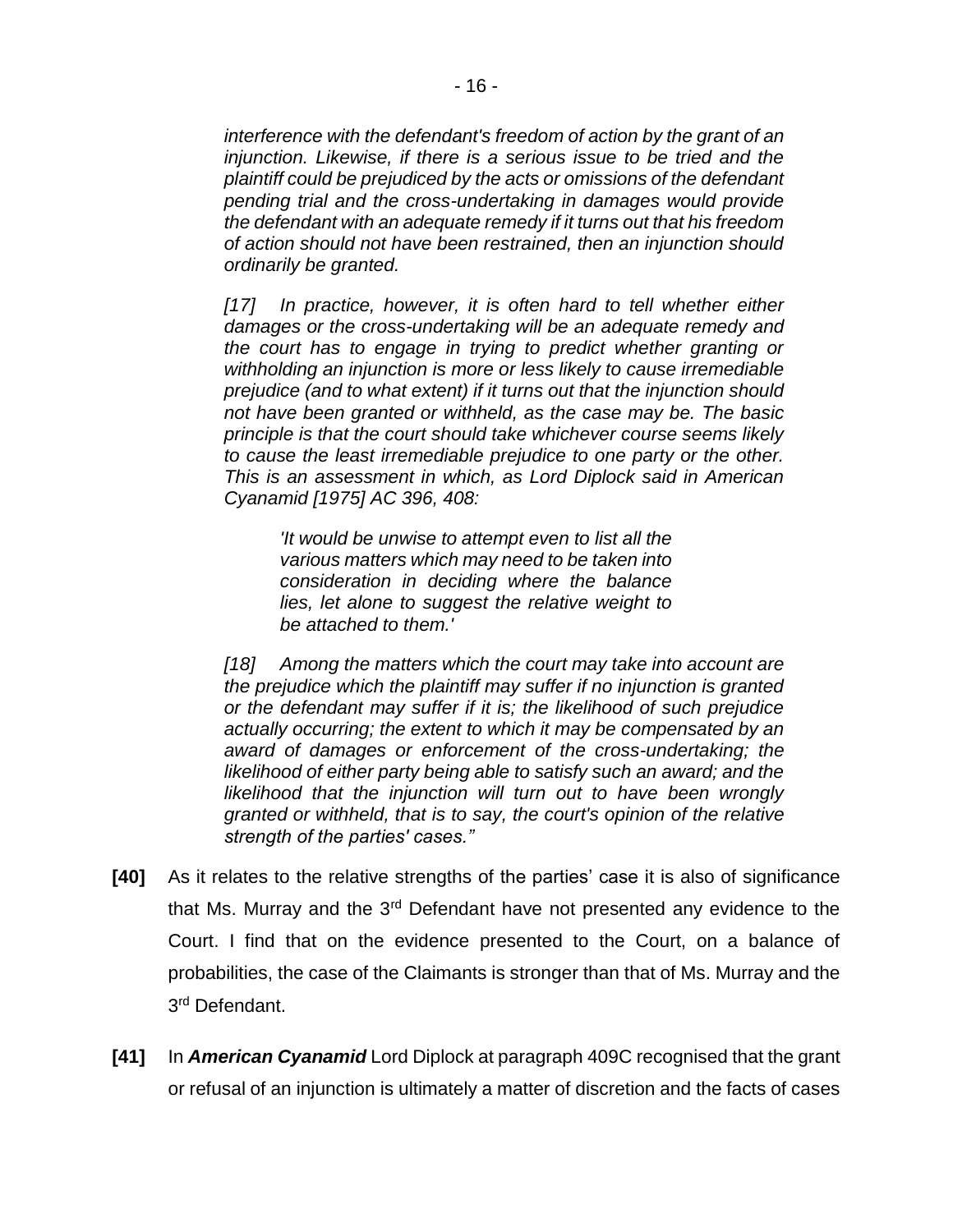will vary. A measure of flexibility is therefore needed in the courts assessment. He stated the following:

*I* would reiterate that, in addition to those to which I have referred, there *may be many other special factors to be taken into consideration in the particular circumstances of individual cases.* 

- **[42]** In my opinion there are special circumstances in this case. Mr. Murray is the founder of the Company and was its sole director from its incorporation in 2010 on until he appointed Ms. Murray as a co-director in 2020. He was at all material times and still is the sole shareholder. He is the party who ultimately stands to suffer from his decisions as director. Ms. Murray and the 3<sup>rd</sup> Defendant, notwithstanding their familial connection to Mr. Murray, do not have an interest in the Company or its assets. There is no right or interest of Ms. Murray and/or the 3<sup>rd</sup> Defendant which competes with the right of Mr. Murray to the control of the Company which he has built. His right is deserving of the Court's protection and in my view, the balance of convenience leans heavily in favour of the grant of an injunction to prevent any improper steps which might affect his loss of or control of his Company and its operations and loss to the Company.
- **[43]** In this case, the Claim in respect of the Trucks is at its core a proprietary claim. The Company may therefore be entitled to a proprietary injunction. The principles applicable to the grant of a proprietary injunction are the same principles as laid down in **American Cyanamid.** However, once it is established that the claimant has shown that there is a serious issue to be tried on the merits, in assessing whether the balance of convenience is in favour of granting an injunction, the authorities seem to suggest that less weight is placed on the question of whether damages are an adequate remedy since the emphasis is on preservation of the asset. The explanation for this lies in the difference between a proprietary claim and a claim for damages as explained by Staughton LJ in *Republic of Haiti v Duvalier* [\[1989\] 1 All ER 456 at 465](https://www.lexisnexis.com/uk/legal/citationlinkHandler.faces?bct=A&service=citation&risb=&ALLER&$sel1!%251989%25$year!%251989%25$sel2!%251%25$vol!%251%25$page!%25456%25$tpage!%25465%25) as follows:

*'It may be that the powers of the court are wider, and certainly discretion is more readily exercised, if a plaintiff's claim is what is called a tracing claim.*